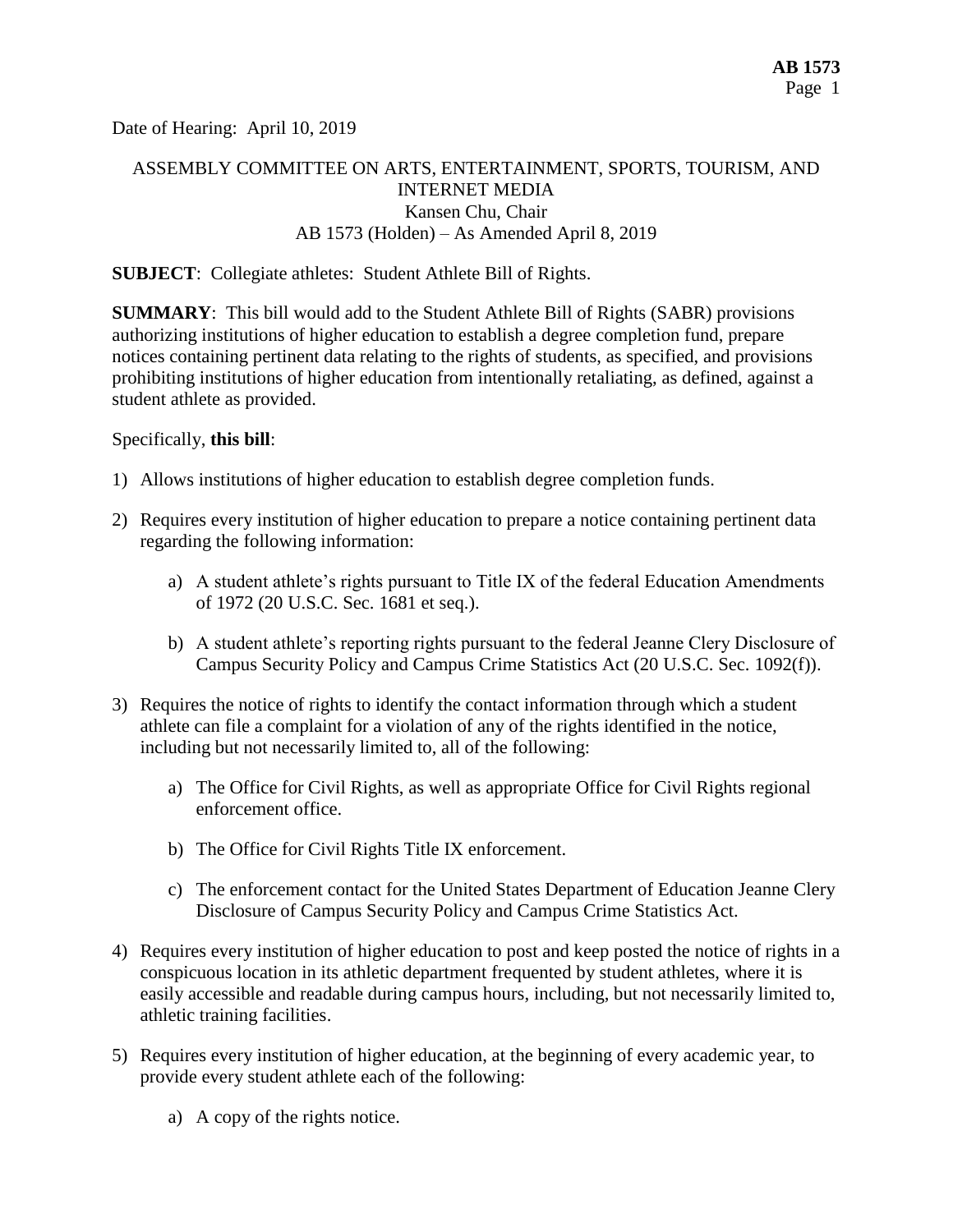- b) A current copy of the National Collegiate Athletic Association Concussion Diagnosis and Management of Sports-Related Concussion Best Practices.
- c) A copy of any written policies related to concussions or other sports medicine practices specific to the institution of higher education.
- 6) Prohibits institutions of higher education from intentionally retaliating against a student athlete for making a complaint in good faith or for reporting, in good faith, a violation of the student athlete's rights granted under any applicable statute, regulation, or policy.
- 7) For purposes of this section, contains the following definitions:
	- a) "Office for Civil Rights" means the Office for Civil Rights within the United States Department of Education.
	- b) "Retaliation" includes but is not limited to any of the following:
		- i) A reduction in or loss of any education benefits, including scholarships and stipends.
		- ii) A reduction in or loss of any meal benefits provided to a student athlete.
		- iii) A reduction in or loss of any housing benefits provided to a student athlete, including the relocation of a student athlete to different housing owned by the institution of higher education.

## **EXISTING FEDERAL LAW:**

- 1) Provides at Title IX of the Education Amendments of 1972 (Title IX) that no person in the United States shall, on the basis of sex, be excluded from participation in, be denied the benefits of, or be subjected to discrimination under any education program or activity receiving federal financial assistance. Title IX of the federal Education Amendments of 1972 (20 U.S.C. Sec. 1681 et seq.).
- 2) Requires in the Jeanne Clery Disclosure of Campus Security Policy and Campus Crime Statistics Act of 1998 ("Clery Act"), that colleges and universities that receive federal funding to disseminate a public annual security report (ASR) to employees and students every October  $1^{st}$  (20 U.S.C. § 1092(f)).

## **EXISTING STATE LAW**:

- 1) Establishes the Student Athlete Bill of Rights, which establishes certain protections for student athletes at institutions that receive, on average, more than \$10,000,000 in annual income derived from media rights for intercollegiate athletics. (Ed. Code Sec. 67450 et seq.)
- 2) Defines a "student athlete" as any college student who participates in an intercollegiate athletic program of an institution of higher education, and includes student athletes who participate in basketball, football, and other intercollegiate sports. (Ed. Code Sec. 67451(f).)
- 3) Requires an institution of higher education to grant a student athlete the same rights as other students with regard to any and all matters related to possible adverse or disciplinary actions,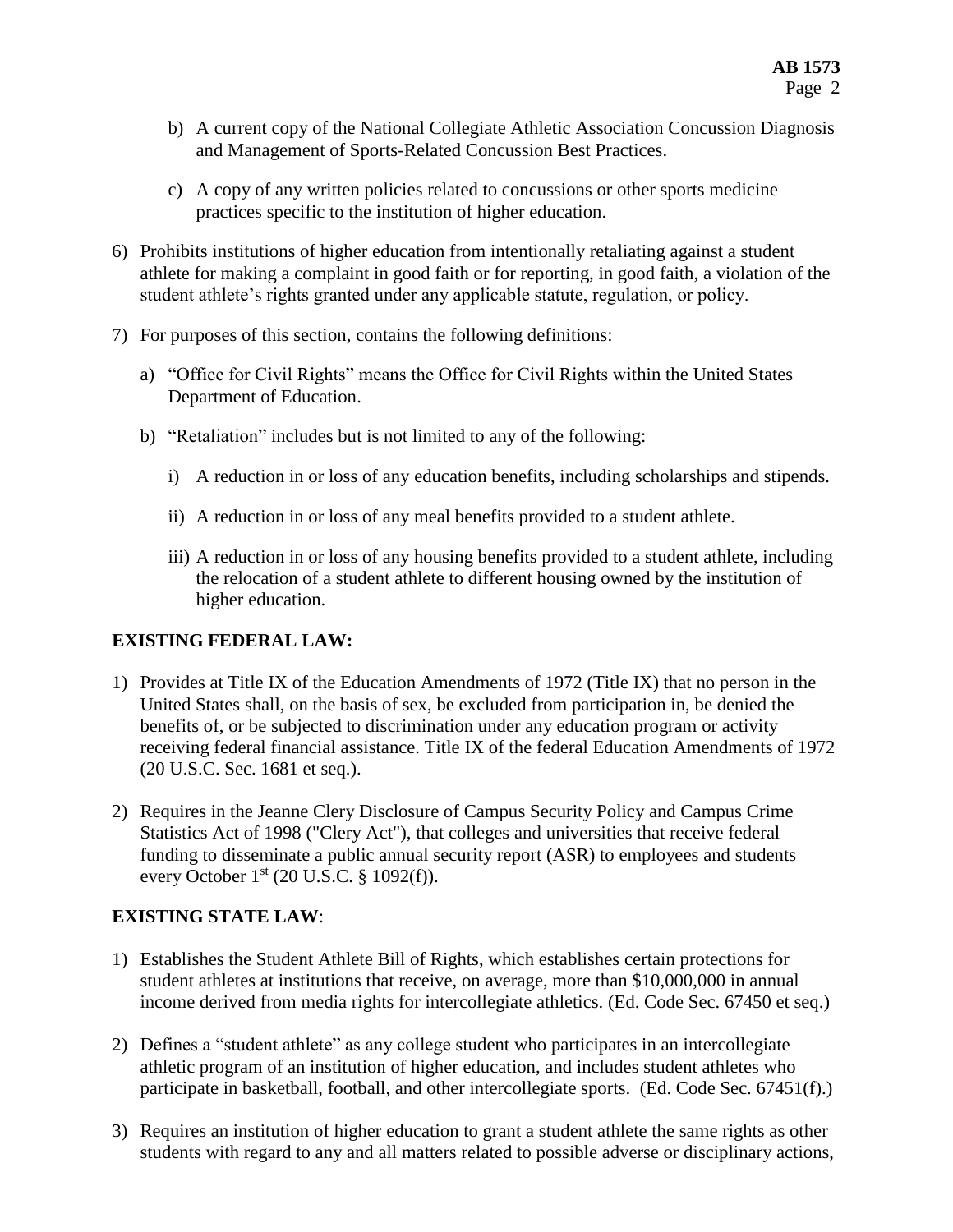including, but not necessarily limited to, actions involving athletically related financial aid. (Ed. Code Sec. 67452(c).)

- 4) Requires an athletic program to adopt and implement guidelines to prevent, assess, and treat sports-related concussions and dehydration. In addition, an athletic program must adopt and implement exercise and supervision guidelines for any student athlete identified with potentially life-threatening health conditions who participates in an athletic program. (Ed. Code Sec. 67453(b).)
- 5) Declares that the legislature believes colleges should provide special sexual assault seminars for student athletes. (Education Code § 67390)

**FISCAL EFFECT**: Unknown. This measure has been keyed fiscal by the Legislative Counsel.

## **COMMENTS**:

1) *Author's statement of need for legislation*: *to better inform students of their rights.* According to the author, "The bill addresses long standing issues concerning the treatment of student athletes who are faced with tremendous challenges as they balance a demanding practice and game schedule with fulltime course work. These athletes are also expected to maintain a strict code of conduct dictated by more than just their coach or school, but by the NCAA. Even as these high expectations are maintained, the performance of athletes earns recognition or funding for the school, but athletes' needs are not always paid attention to. For example, there are reports of physical abuse, most notably at Michigan State, where students were uncomfortable speaking about the violations or did not have the violation adequately addressed. … the Larry Nassar case showed there is a deficiency in the system where responsible adults obligated to report abuse under the current Title IX and Clery Act requirements failed to report the crime effectively and the Title IX office failed to properly investigate it or report it.

"Current law includes the Student Athlete Bill of Rights which is a good start (but which only applies to 4 Universities), however there has been evidence that students are not clear of their rights under this law or other options when faced with abuse or unethical treatment. There is also no explicit law against the type of retaliation athletes often and uniquely face. Students should be protected in all arenas but because participation in athletics can often include a scholarship or a condition of admission, student athletes are financially vulnerable as well as academically.

"AB 1573 creates another layer of protection by prohibiting retaliation by college athletic programs, in a number of ways, for making a complaint in good faith. It also takes additional steps to inform students of their options to make complaints. The bill also allows schools to create a fund for college athletes that can be used during college or after graduation. The rules and amount of funds are left up to the schools."

## 2) *Background*:

a) *The Student Athlete's Bill of Rights (SABR)*. The protections for California student athletes contained in the SABR are limited to universities that receive, as an average, at least \$10 million in annual income from media rights for intercollegiate athletics. Based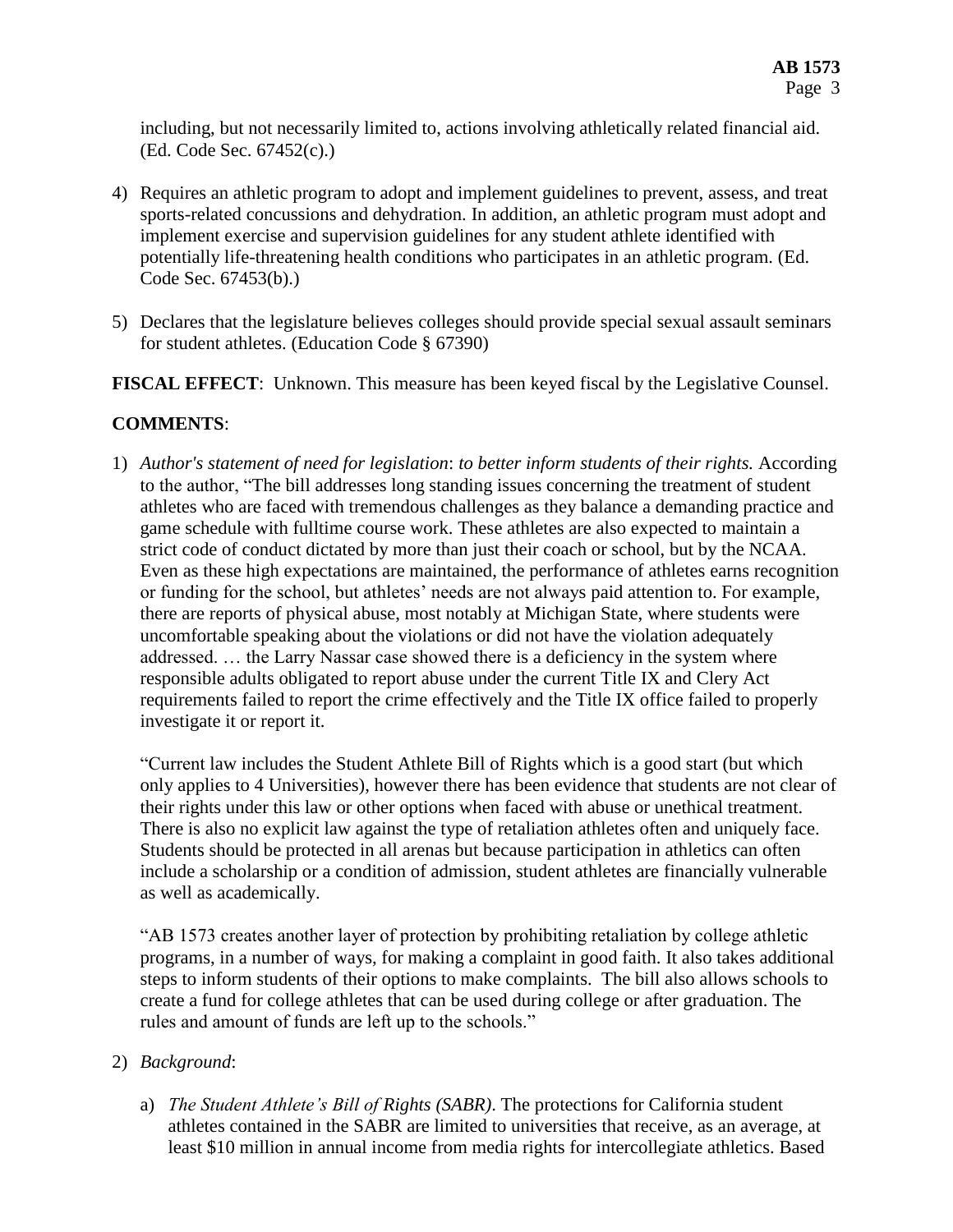on annual revenues from media rights, the Student Athlete Bill of Rights currently only applies to four institutions of higher education: the University of California at Berkeley and Los Angeles, Stanford University, and the University of Southern California.

The (SABR) requires an intercollegiate athletic program at any campus of the University of California, California State University, or private four-year university in California to provide to students whose athletic scholarship is not renewed, an equivalent scholarship (when combined with the total duration of any previous athletic or other scholarship received by the student) for a total of at least five years or until the student completes his or her undergraduate degree, whichever period is shorter. The law also requires athletic programs to promptly approve a qualifying student athlete's written request to transfer to another institution without actively or passively imposing any restrictions or condition. Implementation must include granting other institutions permission to contact the student athlete and waiving residency requirements, as permitted by athletic association rules.

The SABR also requires an athletic program to be responsible for any and all medical expenses of its student athletes resulting from their participation in the athletic program, irrespective of whether the student athlete is still in school, has graduated or no longer enrolled in the school so long as the medical expenses result from the student athlete's participation in the athletic program, and to adopt and implement guidelines to prevent, assess, and treat sports-related concussions and dehydration, and exercise and supervision guidelines for any student athlete identified with potentially life-threatening health conditions who participates in an athletic program.

Colleges must also grant a student athlete the same rights as other students with regard to any and all matters related to possible adverse or disciplinary actions, including actions involving his or her participation in the athletic program.

- b) *Title IX*. Title IX prohibits sex discrimination in all educational institutions that receive federal funding. This applies to all aspects of education and types of sex discrimination including athletics, sexual harassment and assault, harassment based on gender identity, science and math education, and facilities and course offerings.
- c) *The Clery Act*. The Clery Act requires colleges and universities that receive federal funding to disseminate a public annual security report (ASR) to employees and students every October 1st. This ASR must include statistics of campus crime for the preceding 3 calendar years, plus details about efforts taken to improve campus safety.

ASRs must also include policy statements regarding (but not limited to) crime reporting, campus facility security and access, law enforcement authority, incidence of alcohol and drug use, and the prevention of/response to sexual assault, domestic or dating violence, and stalking.

3) *Double-referral.* Should this bill pass out of this committee, it will be re-referred to the Assembly Committee on Higher Education.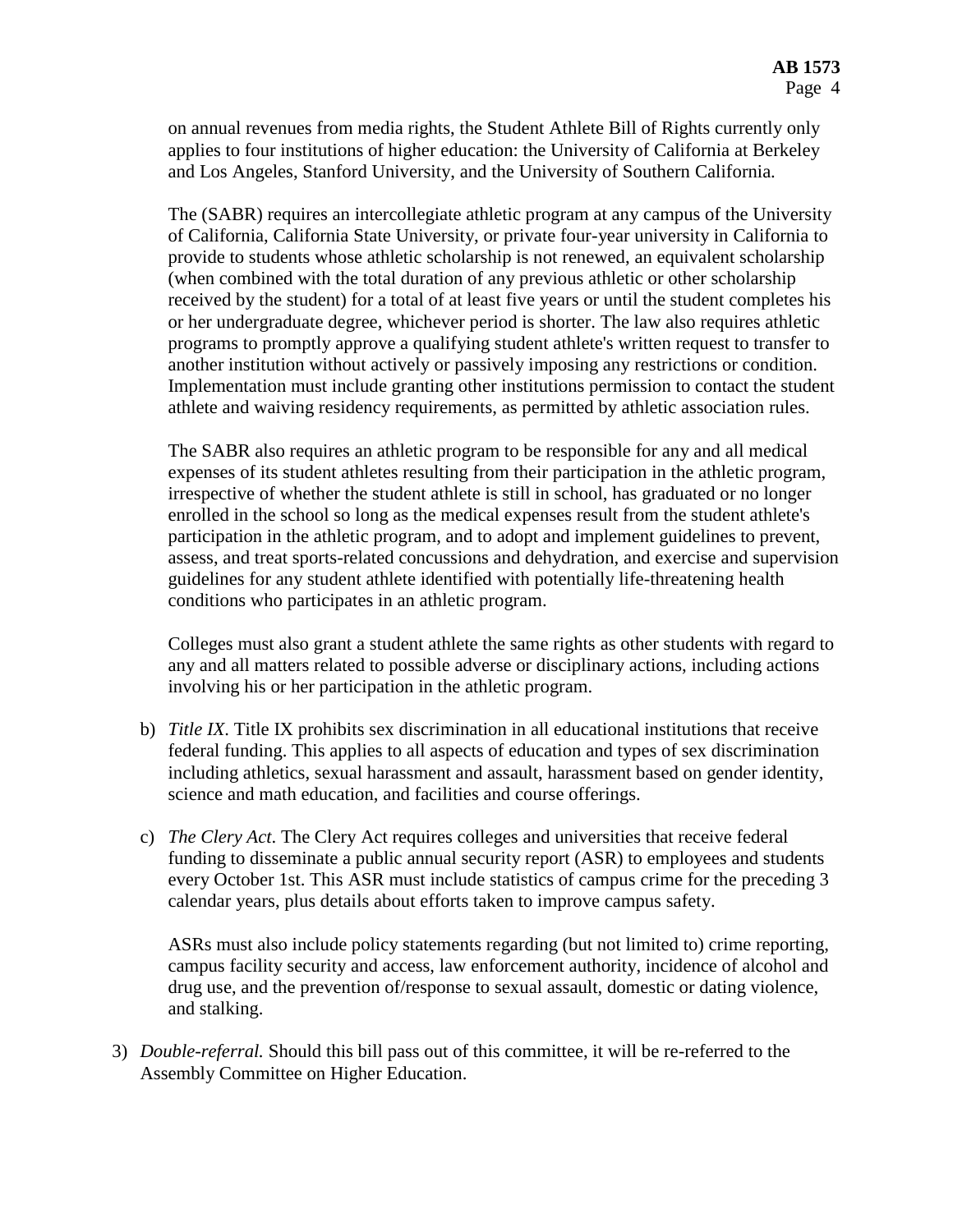- 4) *Prior and Related legislation*:
	- a) AB 2747 (Holden), legislation of 2018, would have authorized college athletes to selforganize, as specified. Requires campuses to establish a process by which the complaints of student athletes may be reported and investigated, as specified. Prohibits a student athlete from being penalized for receiving gifts or income, as specified. Establishes and defines collegiate mandated reporters, as specified. (Status: Held in Senate Appropriations Committee.)
	- b) AB 2220 (Bonta), of 2017, would have expanded the Student Athlete Bill of Rights (SABR) from four universities to all intercollegiate athletic programs that provide athletic scholarships, as defined, and would have removed the limitation in existing law for funding of SABR provisions to media rights revenues derived from the university athletic department. It would further have provided a private right of action, as specified, to college athletes who claim to have had any rights established under the SABR violated by an institution of higher education, including any of its personnel, as defined, and changed references from "student athlete" to "college athlete." (Status: Held in Senate Appropriations Committee.)
	- c) AB 1435 (Gonzalez-Fletcher), of 2017, would have established the College Athlete Protection Act under the administration of the College Athlete Protection Commission, which would be established by the bill, for the protection of college or university athletes participating in intercollegiate athletic programs offered by institutions of higher education located in California. (Status: Held in the Senate Education Committee.)
	- d) SB 1575 (Padilla), Chapter 625, Statutes of 2012 established the Student Athlete Bill of Rights, requiring public and private four-year universities that do not renew a student's athletic scholarship to provide an equivalent scholarship to that student, requiring an athletic program to be responsible for medical expenses of its student athletes resulting from their participation in the athletic program, and establishing a trust fund into which institutions of higher education that receive at least \$10 million in annual revenue from media rights for intercollegiate athletics contribute funds.
	- e) AB 365 (Roybal-Allard), Chapter 1068, Statutes of 1991 added provisions to the Donahoe Higher Education Act requiring the governing board of each community college district, the Trustees of the California State University, the Board of Directors of the Hastings College of the Law, and the Regents of the University of California to adopt and implement a rape and sexual assault education program for, and ensure maximum feasible participation of, students and student services professional staff members or student affairs professional staff members at each of their respective campuses or other facilities.

#### **REGISTERED SUPPORT / OPPOSITION**:

#### **Support**

There is no support on file.